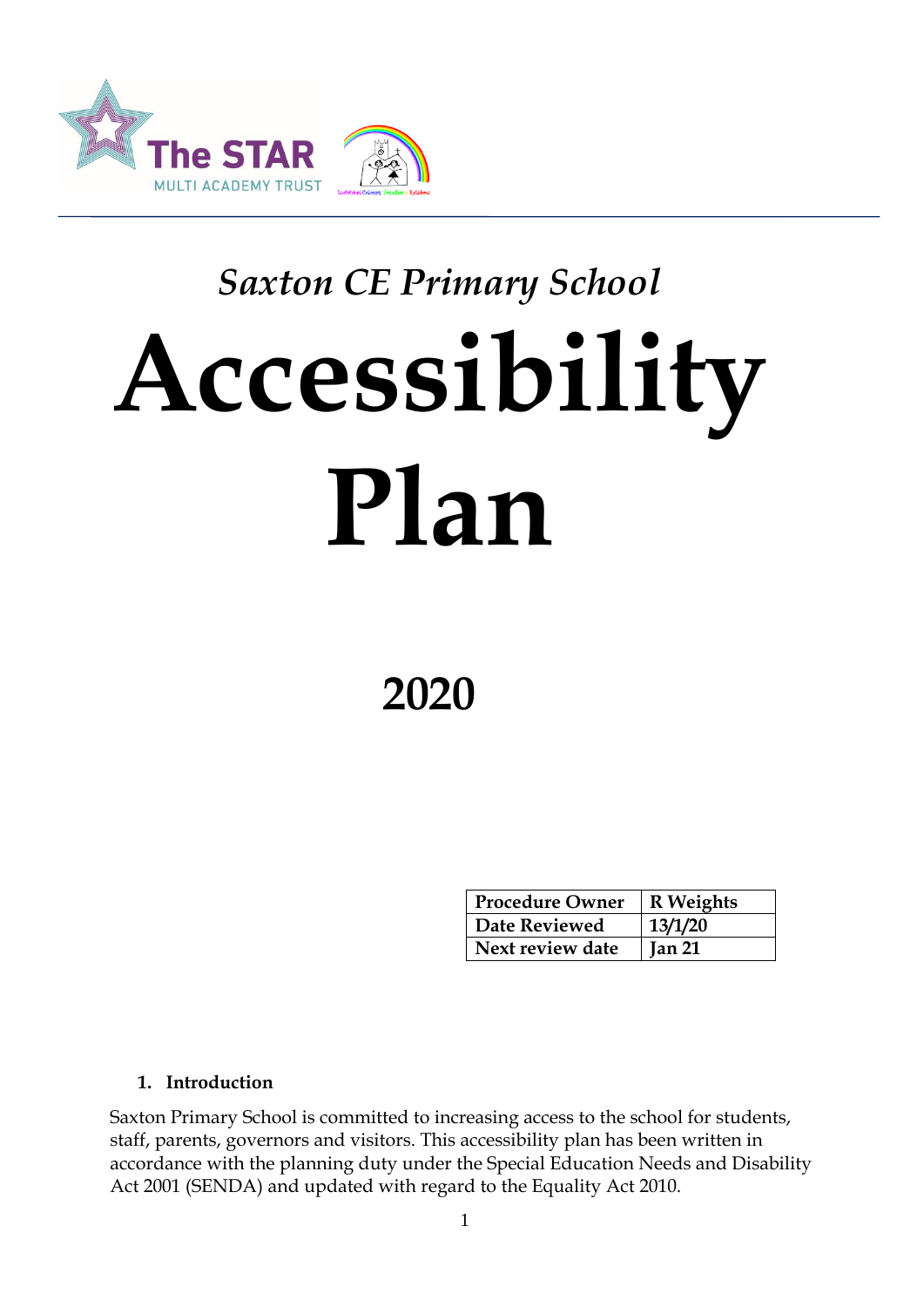This accessibility plan is a plan for:

- a) Increasing the extent to which disabled students can participate in the school's curriculum
- b) Improving the physical environment of the school for the purpose of increasing the extent to which disabled students are able to take advantage of education and associated services provided or offered by the school but taking into account the permanent limitation due to the age, type and grade listing of the current school buildings
- c) Improving the delivery to disabled students within a reasonable time, and in ways which are determined after taking account of their disabilities and any preferences expressed by them or their parents, as a result of information which is provided in writing for students who are not disabled.

These three areas are addressed in the action plans that follow.

#### **2. Compliance and review**

The Accessibility Plan is reviewed by the school's leadership team on a regular basis as determined by the Governors. The SENCO of Saxton CE Primary School will ensure that the school is providing the support as required by the student within the limitations of the building.

#### **3. Key Objectives**

The key objectives of the Accessibility Plan are:

- a) That no student or prospective student is treated less favourably due to their special needs or disability. All reasonable adjustments will be made in matters of admission and education.
- b) That, where practical, the school will make reasonable adjustments, based on the information and advice received, that will enable a prospective disabled student to take up a place at the school if they satisfy the admission criteria.
- c) To make the school more accessible (where practically possible within the constraints of the type of school building) to disabled students and staff, including those affected on a short term basis – for example, if the use of crutches or a wheelchair is required for a fixed period as a result of an accident.
- d) To create a positive "can-do" ethos towards the issues faced by disabled students thus enabling them to take full advantage of the educational experiences offered.

#### **4. Statutory duty of Saxton Primary School**

This plan is drawn up in accordance with the planning duty in the Disability Discrimination Act (DDA) 1995, as amended by the SEN and Disability Act 2001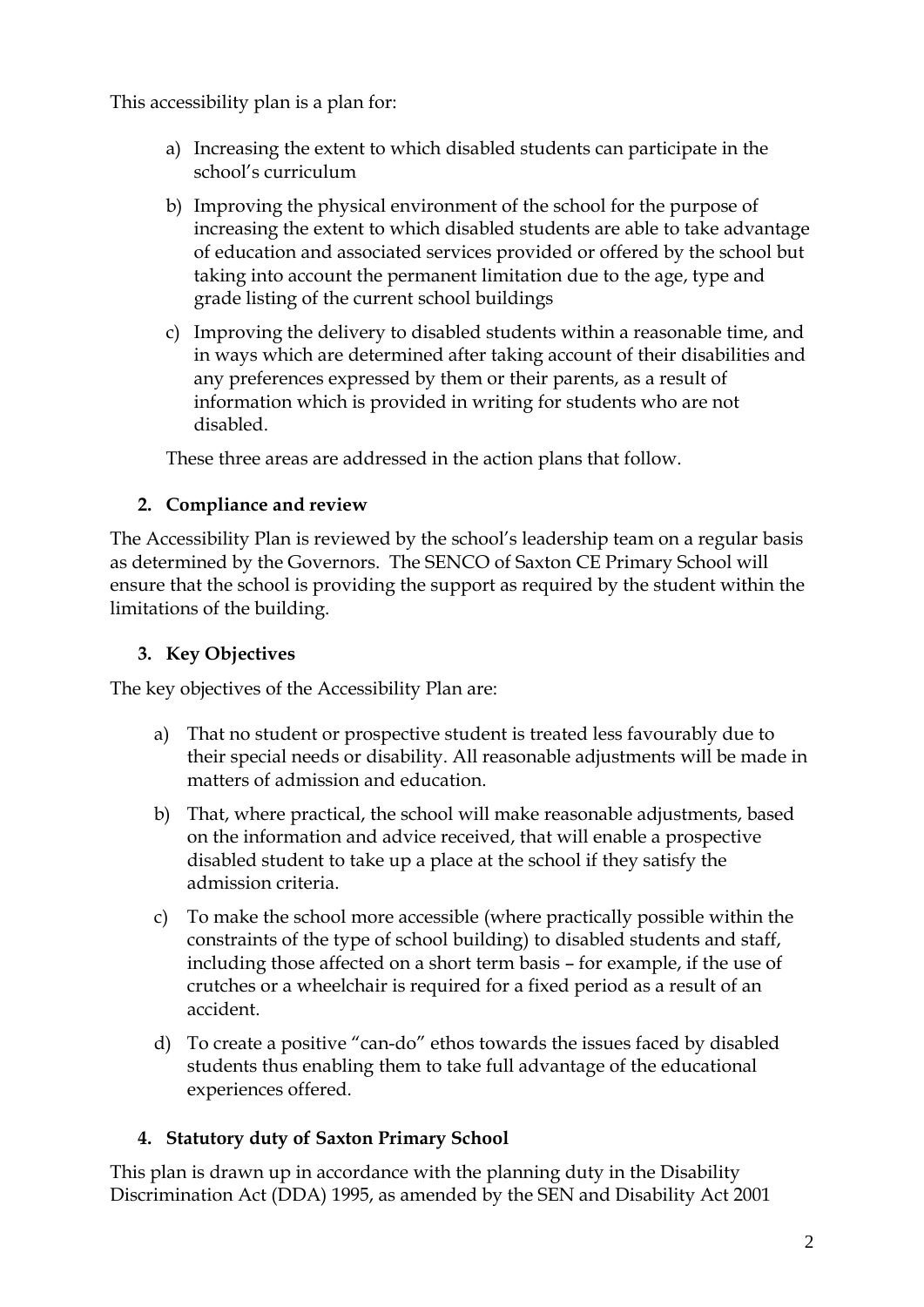(SENDA), which places a duty on all schools to plan to increase over time the accessibility of the school for disabled pupils and to implement their plan.

It draws on the guidance set out in "Accessible Schools: Planning to increase access to schools for disabled pupils," issued by the DfES in July 2002.

#### **5. Definition of Disability**

Disability is defined as follows by the Disability Discrimination Act 1995:

*"A person has a disability if he or she has a physical or mental impairment that has a substantial and long-term adverse effect on his or her ability to carry out normal day to day activities."*

Some children defined as disabled, who for instance have arthritis, may not be defined as having SEN. Some children defined as having SEN, who for instance may have a behavioural difficulty, may not be defined as being disabled. The plan addresses the needs of children with learning difficulties and disabilities.

#### **6. Duties placed upon and accepted by the school under the DDA (as amended by SENDA)**

- a) Not to discriminate against disabled pupils in its admissions and exclusions, and provision of education and associated services
- b) Not to treat disabled pupils less favourably.
- c) To take reasonable steps to avoid putting disabled pupils at a substantial disadvantage
- d) To publish the school's Accessibility Plan and ensure it is available in easy to read formats
- e) Saxton School is committed to an inclusive curriculum and increasing access to the school's facilities for all by:
	- *i. Increasing the extent to which disabled pupils can participate in the school's curriculum.*

This covers teaching and learning and the wider curriculum of the school such as participation in after-school clubs, leisure and cultural activities or school visits.

*ii. Improving access to the physical environment of the school.* 

This covers improvements to the physical environment of the school and physical aids to access education.

*iii. Improving the delivery of written information to disabled pupils.* 

This will include planning to make the written information that is normally provided by the school to its pupils, available to disabled pupils.

#### **7. Consultation**

The school will ensure that it regularly, both formally and informally, consults with all its stakeholders and appropriate professional organisations to ensure the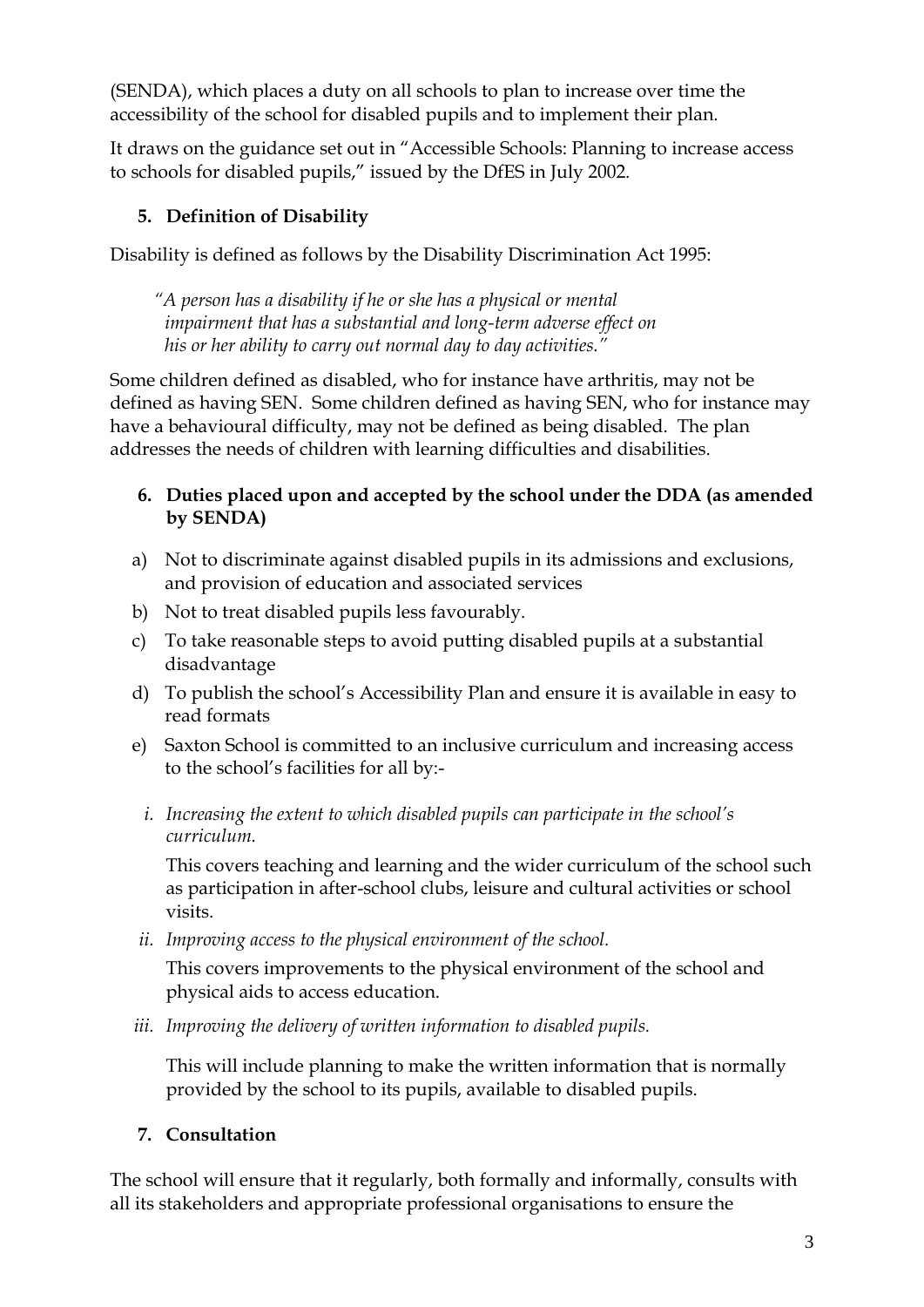accessibility plan and its objectives are reflective of what the school is required, both legally and morally, to provide for its students and staff.

It will do this through consultative mechanisms (such as formal and informal meetings, questionnaires etc) and discussions with:

- Governors through the LGB
- Parental Forum
- School Council
- STAR MAT
- Appropriate charities and disability representation groups
- Voluntary Groups
- Any other group or organisation the school feels it would be beneficial to consult with

Following these discussions and consultations, the school will then review the accessibility plan to ensure that it reflects the views (where appropriate) and changes to procedures or polices are made (where appropriate).

#### **8. Aims of ensuring compliance of DDA**

Compliance with the DDA is consistent with the school's aim and equal opportunities policy, and the operation of the school's SEN/Inclusion Policy The Access Plan will contribute to the review and revision of related school policies.

#### **9. Reviewing, Monitoring and Evaluating the Plan**

- a) Adequate resources will be allocated to enable implementation of the plan.
- b) The plan will be informed by feedback from parents, pupils and people with disabilities.
- c) The plan will be kept under review and revised as necessary. The Governors will achieve this through Local Governing Board.
- d) The plan will be widely published and will be in the application and admissions pack sent to all students and is available on request as well as appearing on the school website
- e) The plan will be subject to monitoring by OFSTED during inspections.

The school will follow the recommendations in the Department of Education's guidance 'Implementing the DDA in Schools and Early Years'.

#### **a) Curriculum**

- Inclusive venues for residential visits have been identified.
- A range of intervention programmes are available to support children with learning difficulties and disabilities to maximise learning in an appropriate and suitable manner and format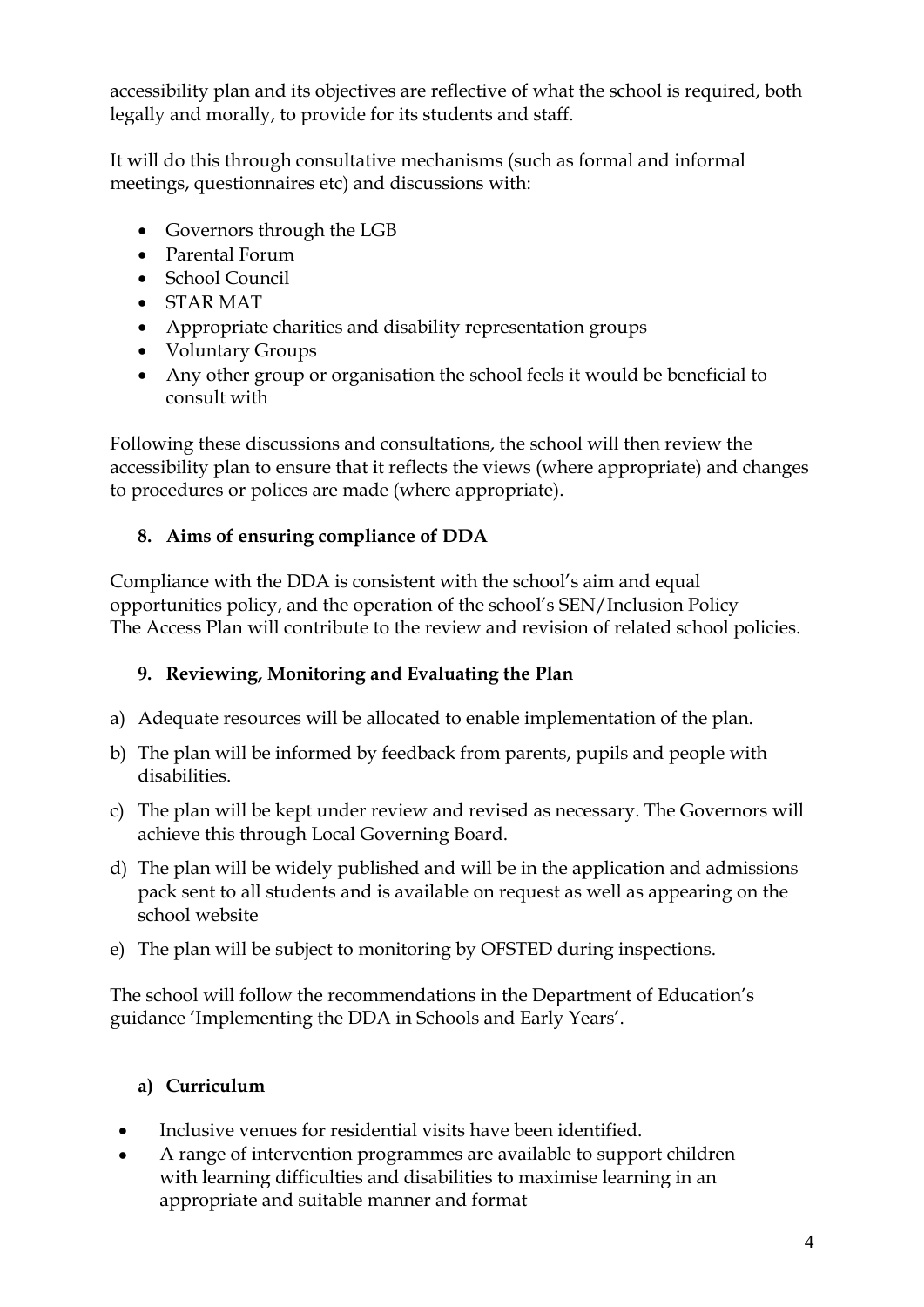- All pupils are encouraged to take part in a range of physical activities provisions are made when some disabilities cause the amount of physical activities to be limited
- All school visits and clubs are available to all pupils where at all possible
- There are appropriate Staff are trained in the administration of medicines for both chromic and reactive conditions
- There is a full and varied programme to support transition

#### **b) Physical Environment**

Not all areas of the school are accessible due to changes in levels and difficulties in accessing the site. However, adjustments will be made to overcome these barriers as the need arises. There is a level access through the church yard and doors are wide enough to ensure access to a classroom and cloakroom space. There is a toilet that can be made accessible in the main school reception area.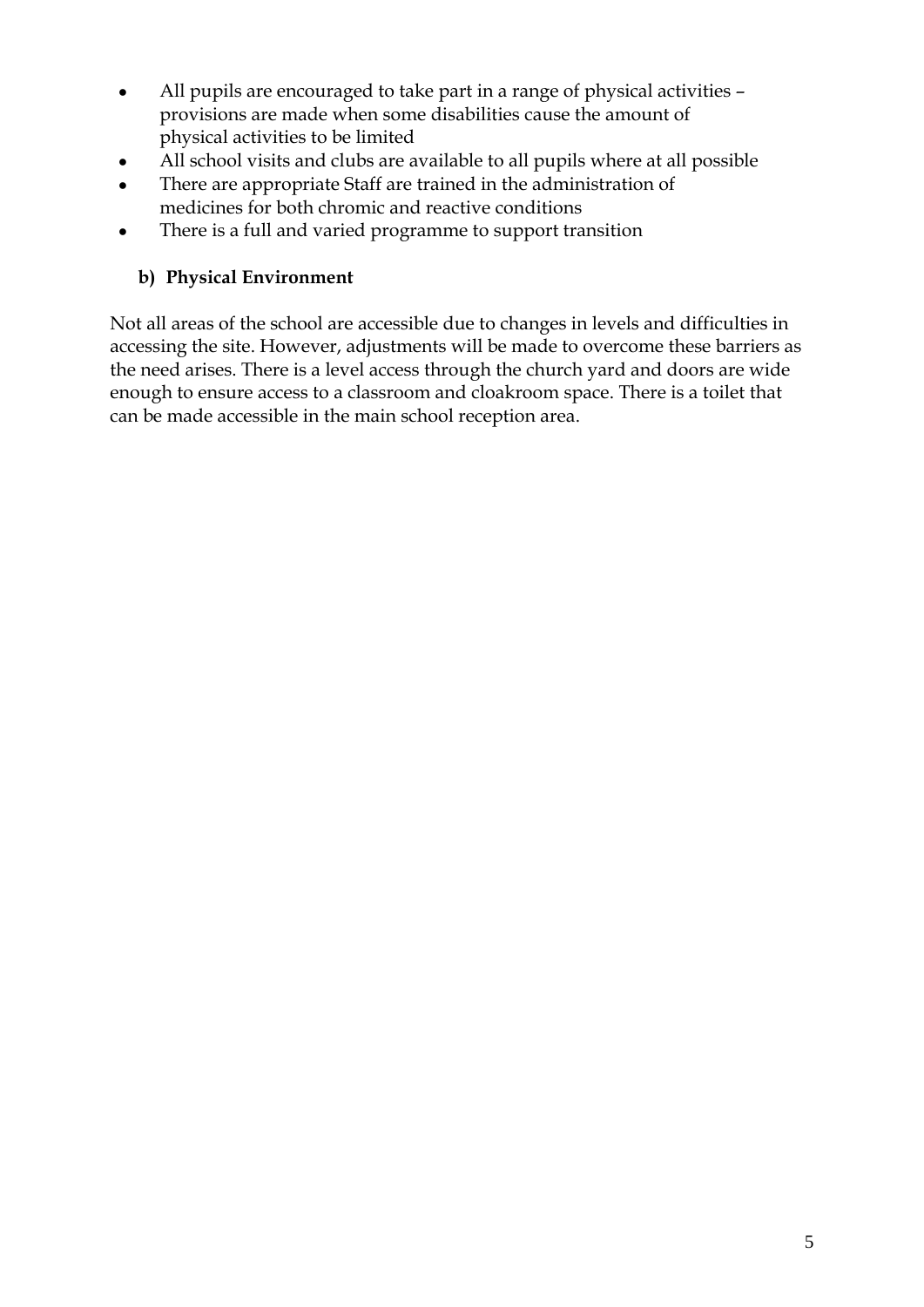#### **10. Action Plans**

Individual action plan follows, relating to the key aspects of accessibility. It is expected that significant progress will be made over the plans in the coming years, but we acknowledge that there will be a need for ongoing awareness and training for staff and governors in the matter of disability discrimination and the need to inform attitudes on this matter. Teaching methods and techniques will also develop over this period, which may create new challenges. Plans will be made in consultation with the student, parents and teaching staff. Appropriate training will be provided to enable staff to support particular students with accessibility issues.

#### **a) Improving Curriculum Access**

| <b>Target</b>                    | <b>Action Needed</b>                       | Leadership    | Timescale               | Outcome                                 |
|----------------------------------|--------------------------------------------|---------------|-------------------------|-----------------------------------------|
| Develop curriculum activities    | Curriculum review ensuring covering of     | <b>DHT</b>    | September               | The school curriculum is drafted as a   |
| that stimulate and enthuse       | full statutory duties whilst identifying   |               | $2019 - \text{July}$    | cohesive planning document and is       |
| disabled learners.               | themes and topics that appeal to all       |               | 2020                    | made available to different             |
|                                  | learners.                                  |               |                         | audiences.                              |
| Develop the use of nurture       | Enhancing the use of the outdoor space,    | HT &          | 1 <sup>st</sup> October | There are gardening clubs, den          |
| activities within the curriculum | including the Wildlife Area, to provide    | <b>SENDCo</b> | $19$ – July             | building activities, wellbeing          |
| to support the needs of those    | Forest School-type activities for learners |               | 2020                    | activities available for individualised |
| pupils who find accessing the    | who find traditional lessons challenging.  |               |                         | timetables and as alternative           |
| timetable difficult.             |                                            |               |                         | playtime provision.                     |

#### **b) Improving the Delivery of Written Information**

To ensure clear, consistent communication within and from the school, the following actions wills be implemented:

| Target                         | <b>Action Needed</b>                    | Leadership | Timescale | Outcome                             |
|--------------------------------|-----------------------------------------|------------|-----------|-------------------------------------|
|                                |                                         |            |           |                                     |
| Written information will be    | Publicise the availability of different | School     | July 2020 | Parents and visitors are aware that |
| made available in a variety of | formats to families and wider           | admin      |           | school information is made          |
| formats.                       | audiences. Ensure that online           |            |           |                                     |